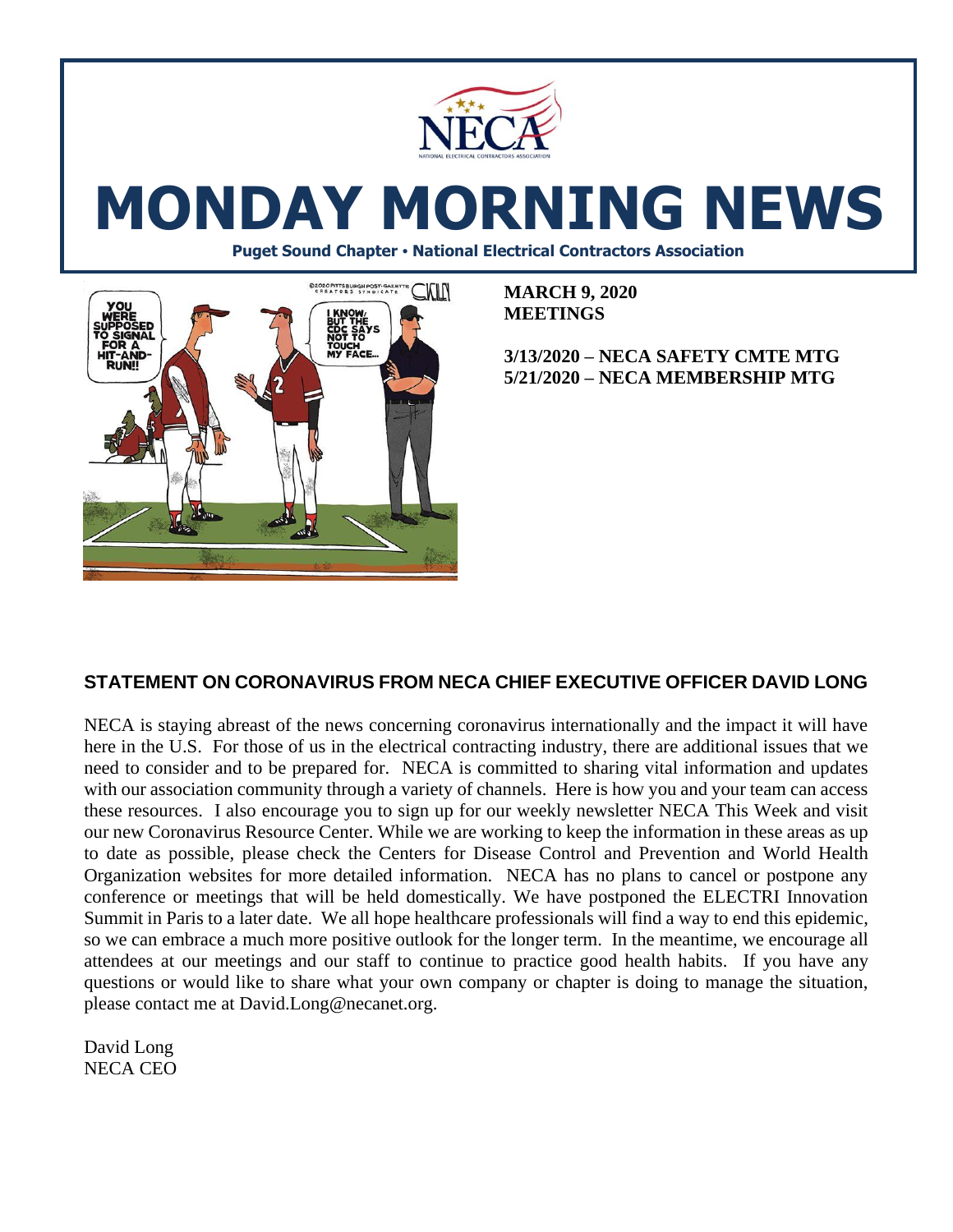# **DRAKE ELECTRIC – NEW PUGET SOUND CHAPTER, NECA CONTRACTOR**

The Chapter welcomes a new Contractor Member, Drake Electric, to the Puget Sound Chapter! Shawn Drake is the owner and NECA Accredited Representative. Shawn has worked in the Electrical Industry since 1998 and formed Drake Electric in 2018. Shawn was also an L.U. 46 wireman and is a graduate of the NECA/IBEW Foreman Training Class and the NECA/U of W Superintendent Course. Drake Electric is located in Fall City. Phone Number: 206-454-9487. Welcome to the NECA family Shawn!!

# **NEW LAWS MAY IMPACT YOUR RETIREMENT PLAN**

A new law passed on January  $1<sup>st</sup>$  impacts nearly everyone with a retirement account. The new SECURE Act not only changes the age at which you must start taking your required minimum distributions (now 72), but the manner in which the plans will distribute at death have changed rather dramatically. In the past, most beneficiaries could take distributions based upon the beneficiary's life expectancy. In most cases, the SECURE Act eliminates this provision, and requires that the account be distributed in full within 10 years after a plan participant's death. For the most part, only spouse inheritance is allowed to be distributed over the life expectancy of the surviving spouse. When the surviving spouse dies and leaves the retirement amount to the kids, they will likely have to take distribution within 10 years. This will likely result in a much higher tax burden to the children, as they will be taking the distributions during their highest-earning years. There are a few exceptions to the new rules, but most retirees will fall under the new rules. Be prepared!! K&L Gates

#### **UPCOMING NECA SAFETY COMMITTEE MEETING – MARCH 13TH**

The next NECA Safety Meeting is set for Friday, March 13th and will feature Karen Forner (Managing Partner) with Employer Solutions Law as a guest speaker. The topic will focus on the Department of Labor and Industries' revised Preferred Worker Program. Karen's remarks will highlight the potential cost benefits of the program, strategies for implementation, and "best practices." Lunch will be provided. As a side note, the NECA Safety Committee Meetings are open to all employees from our Chapter Members. This topic, especially, could be informative for hiring managers, operations, and human resources staff. Please RSVP to PSC NECA Director of Safety, Justin Thayer at justin@necaseattle.org.

# **BUILT ROBOTICS RELEASES FIRST FULLY AUTONOMOUS CONSTRUCTION MACHINERY IN U.S.**

Construction tech developer Built Robotics' fully autonomous construction equipment is now available to contractors and heavy machine operators. A software upgrade to excavating equipment will allow the machinery to operate autonomously or be piloted remotely, making it the first of its kind to be offered commercially in the U.S.

With Built's software, equipment is able to perform common tasks fully autonomously, such as digging trenches, excavating foundations, and grading building pads. The autonomous fleet can be managed via a web-based platform, which allows remote equipment operators to supervise the robots.

Heavy equipment that is outfitted with Built's software uses GPS and LIDAR systems to dig trenches between pre-determined GPS points on a construction site. Onboard cameras and the LIDAR systems will also notify the autonomous machinery of nearby workers or other vehicles, Ahmed said. In addition, machine operators will be able to establish a "geo-fence" that the robot is unable to operate outside of.